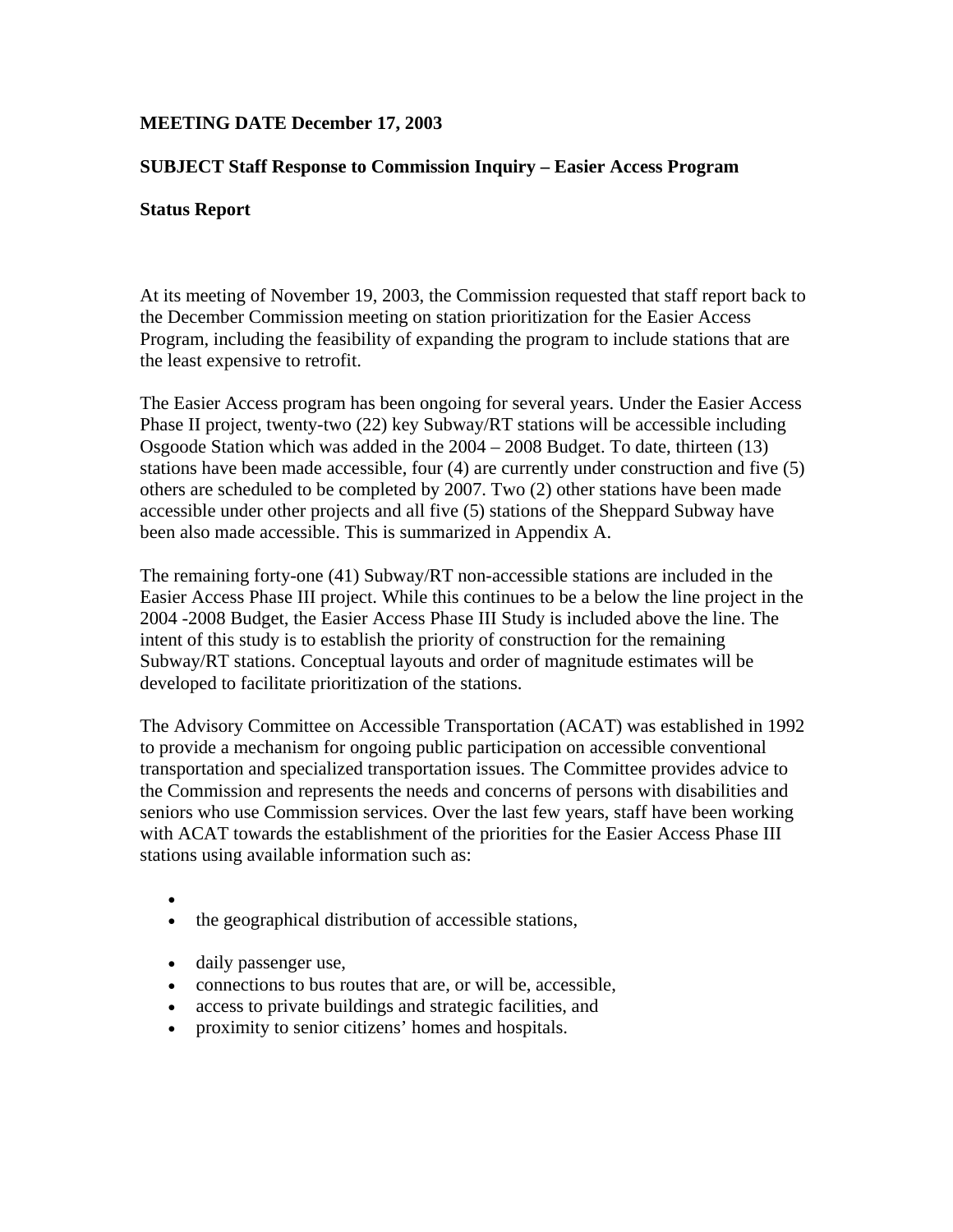However, other criteria such as cost, feasibility of implementation and constructibility were not available for consideration. The Easier Access Phase III Study will provide these criteria to facilitate prioritization of the stations.

Staff have reviewed the Commission's inquiry with ACAT and have agreed that station prioritization for the Easier Access Program should only be determined after the completion of the Easier Access Phase III Study.

While the cost of making a station accessible is one of the criteria that will be considered in the study, those stations least expensive to retrofit may not necessarily be the most beneficial to persons with disabilities and the elderly.

The Easier Access Phase III study is expected to be completed in the summer/fall of 2004, at which time staff will present the results to the Commission and recommend proceeding with the design of the higher priority stations if funding is available.

Chief General Manager

50-21-24

1057517

Attachment – Appendix A

## **Appendix A**

| <b>Easier Access Phase II</b> |                   | <b>Other Projects</b> |                  |                  | <b>Sheppard Subway</b> |                |                  | <b>Easier Access Phase</b><br>Ш |  |                   |
|-------------------------------|-------------------|-----------------------|------------------|------------------|------------------------|----------------|------------------|---------------------------------|--|-------------------|
|                               | Finch             | $\mathbf C$           |                  | <b>Downsview</b> | $\mathbf C$            |                | <b>Sheppard</b>  | $\mathbf C$                     |  | <b>North York</b> |
| 2                             | <b>York Mills</b> |                       | $\boldsymbol{2}$ | Spadina B-       |                        | $\overline{2}$ | <b>Bayview</b>   | $\mathbf C$                     |  | Lawrence          |
| 3                             | <b>Eglinton</b>   | UC                    |                  |                  |                        | 3              | <b>Bessarion</b> |                                 |  | <b>Summerhill</b> |

## **Subway/RT Station Accessibility**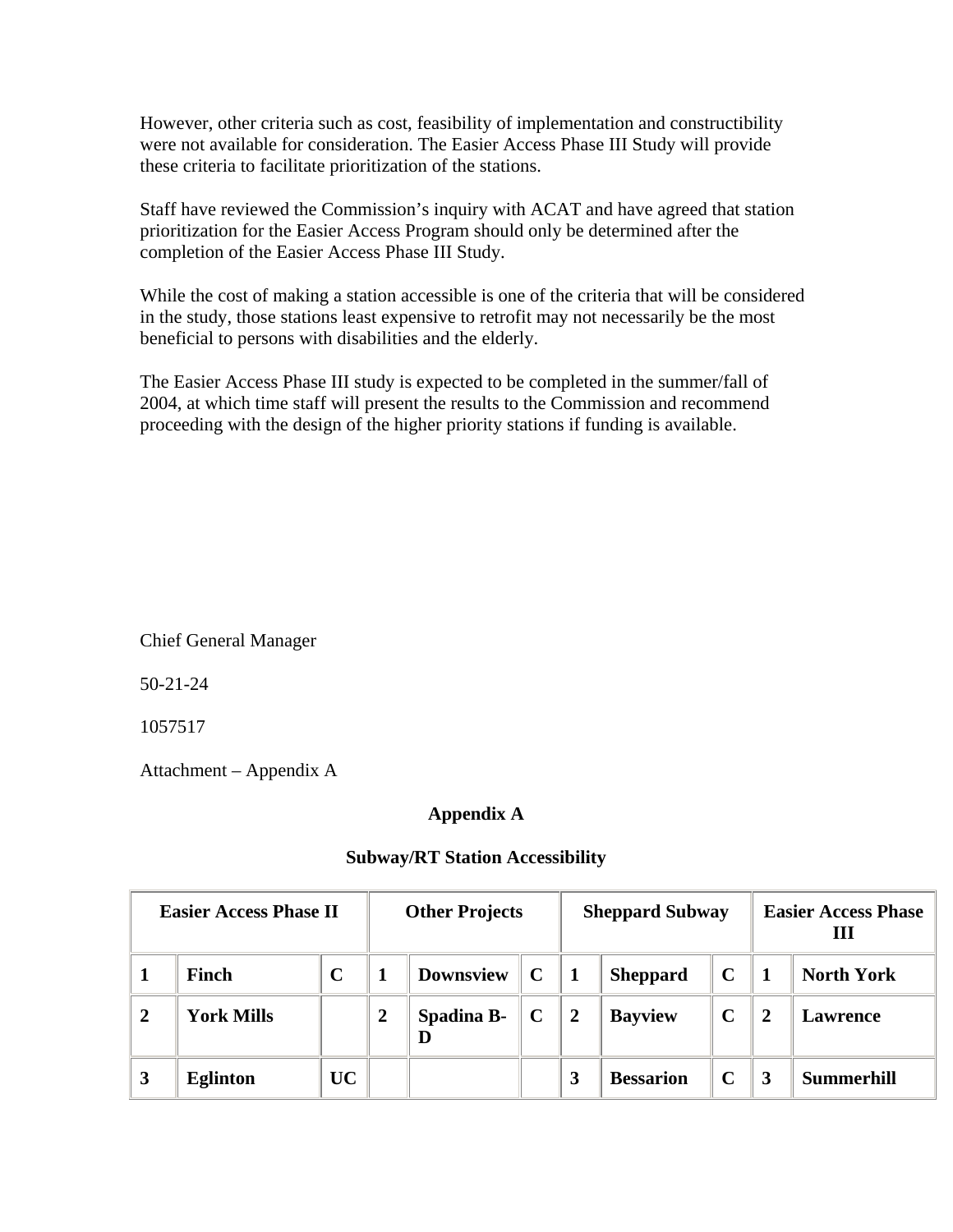| $\overline{\mathbf{4}}$ | <b>Davisville</b>            | $\mathbf C$ |  | $\overline{\mathbf{4}}$ | Leslie           | $\mathbf C$ | $\overline{\mathbf{4}}$ | <b>Rosedale</b>       |
|-------------------------|------------------------------|-------------|--|-------------------------|------------------|-------------|-------------------------|-----------------------|
| 5                       | St. Clair                    |             |  | 5                       | <b>Don Mills</b> | $\mathbf C$ | 5                       | Wellesley             |
| 6                       | <b>Yonge/Bloor</b>           | $\mathbf C$ |  |                         |                  |             | 6                       | <b>College</b>        |
| $\overline{7}$          | <b>Dundas</b>                | $\mathbf C$ |  |                         |                  |             | $\overline{7}$          | <b>King</b>           |
| 8                       | Queen                        | $\mathbf C$ |  |                         |                  |             | 8                       | <b>St. Andrew</b>     |
| $\boldsymbol{9}$        | <b>Union</b>                 | $\mathbf C$ |  |                         |                  |             | $\boldsymbol{9}$        | <b>St. Patrick</b>    |
| 10                      | <b>Queen's Park</b>          | $\mathbf C$ |  |                         |                  |             | 10                      | <b>Museum</b>         |
| 11                      | <b>St. George</b>            | $\mathbf C$ |  |                         |                  |             | 11                      | Spadina Y-U-S         |
| 12                      | <b>Eglinton West</b>         | <b>UC</b>   |  |                         |                  |             | 12                      | <b>Dupont</b>         |
| 13                      | <b>Lawrence</b><br>West      |             |  |                         |                  |             | 13                      | <b>St. Clair West</b> |
| 14                      | <b>Kipling</b>               | $\mathbf C$ |  |                         |                  |             | 14                      | <b>Glencairn</b>      |
| 15                      | <b>Jane</b>                  | <b>UC</b>   |  |                         |                  |             | 15                      | <b>Yorkdale</b>       |
| 16                      | <b>Dundas West</b>           | $\mathbf C$ |  |                         |                  |             | 16                      | <b>Wilson</b>         |
| 17                      | <b>Bathurst</b>              | $\mathbf C$ |  |                         |                  |             | 17                      | <b>Islington</b>      |
| 18                      | <b>Broadview</b>             |             |  |                         |                  |             | 18                      | <b>Royal York</b>     |
| 19                      | <b>Main Street</b>           | <b>UC</b>   |  |                         |                  |             | 19                      | <b>Old Mill</b>       |
| 20                      | <b>Kennedy</b>               | $\mathbf C$ |  |                         |                  |             | 30                      | <b>Runnymede</b>      |
| 21                      | Scarborough<br><b>Centre</b> | $\mathbf C$ |  |                         |                  |             | 21                      | <b>High Park</b>      |
| 22                      | Osgoode                      |             |  |                         |                  |             | 22                      | <b>Keele</b>          |
|                         |                              |             |  |                         |                  |             | 23                      | Lansdowne             |
|                         |                              |             |  |                         |                  |             | 24                      | <b>Dufferin</b>       |
|                         |                              |             |  |                         |                  |             | 25                      | <b>Ossington</b>      |
|                         |                              |             |  |                         |                  |             | 26                      | <b>Christie</b>       |